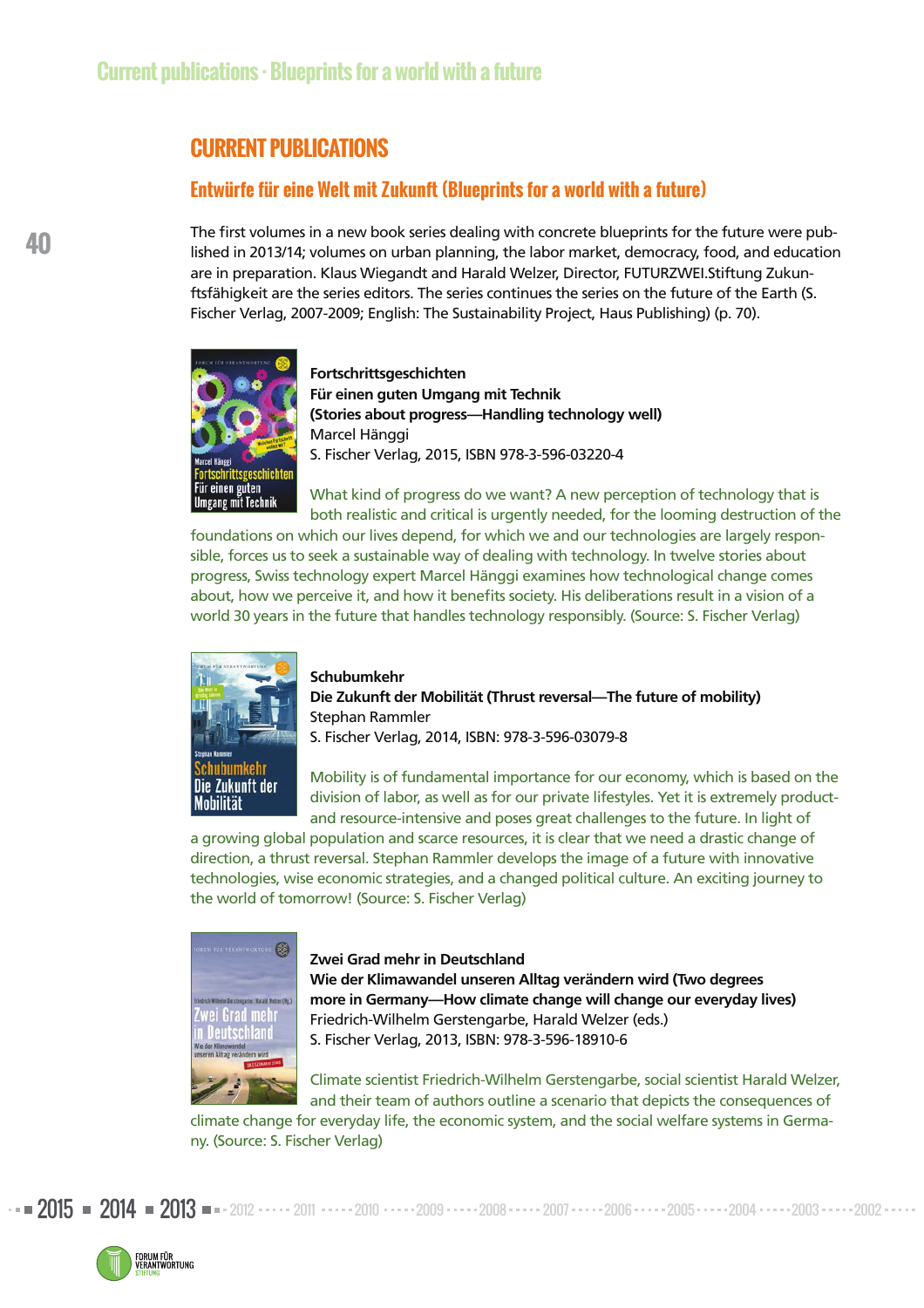# **Current publications · Blueprints for a world with a future**



**Wege aus der Wachstumsgesellschaft (Pathways out of growth-driven society)**  Harald Welzer, Klaus Wiegandt (eds.) S. Fischer Verlag, 2013 ISBN: 978-3-596-19616-6

### **SEE PAGE 18**

In the volume "Wege aus der Wachstumsgesellschaft," the authors discuss the problems of the industrialized nations on the path toward sustainable development. Internationally renowned scientists depict

possibilities what life could look like—and how attractive it is if it is not driven by wasteful consumption and constant growth. (Source: S. Fischer Verlag)





*Klaus Wiegandt, Prof. Harald Welzer (left to right)* 

#### **Foreword by the editors of the new book series**

The 19th and 20th centuries were the epoch of expansive modernity. Increasingly large parts of the world followed the path of industrial societies and growth-based economies; their populations experienced material and above all immaterial progress: societies became democratic states based on freedom and the rule of law, and struggles for occupational safety, education, health care, and social welfare systems were successful. In the 21st century, as globalization has drawn practically the entire planet into the vortex of growth-based economic activity, but has by no means

established freedom, democracy, and the law across the board, we are faced with the challenge of securing the standard of civilization we have attained, for it is increasingly under pressure from environmental devastation, competition for resources, and global warming, to name just a few of the most serious problems. What is a modern society like that no longer follows the principle of perpetual expansion, but instead secures a good life with just a fifth of today's consumption of materials and energy? Nobody can answer that question at present; there is no master plan for such a type of modernity. That is why we need images of the future that make the quality of life in a sustainable model of modernity imaginable and that make its blueprints for different types of mobility, building, and housing seem attractive and not forbidding.

For this reason, we asked scientists to sketch out concrete utopias of future models of living and economic activity for the book series "Blueprints for a world with a future." Concrete utopias—that means scenarios of future realities that can be created on the basis of the technological and social means available today. Only against the background of such images of the future can people consider which steps forward make sense today in order to embark in the direction of a desirable future. In other words: in the absence of images of the future, active policies and the role that civil society plays for such policies are impossible to imagine. If the political community and civil society are fixated exclusively on maintaining an ever more fragile status quo, they lose the ability to move toward any other goal, remaining frozen in the present, which is a deadly position in a changing world.

Following the 18 volumes of the preceding series, which was also published by Fischer Taschenbuch Verlag, and which presented a scientific survey of the natural status quo of the Earth in its individual dimensions, from the oceans to population growth, we now turn our attention from the present to the future in the hope of showing concrete perspectives for the ways in which a sustainable modern society could be shaped, perspectives that encourage the political community as well as citizens to use the options for action at their disposal and to embark on paths to the good life.

> Harald Welzer and Klaus Wiegandt, July 2014 Source: Schubumkehr, pp. 10-11, S. Fischer Verlag, 2014



**41**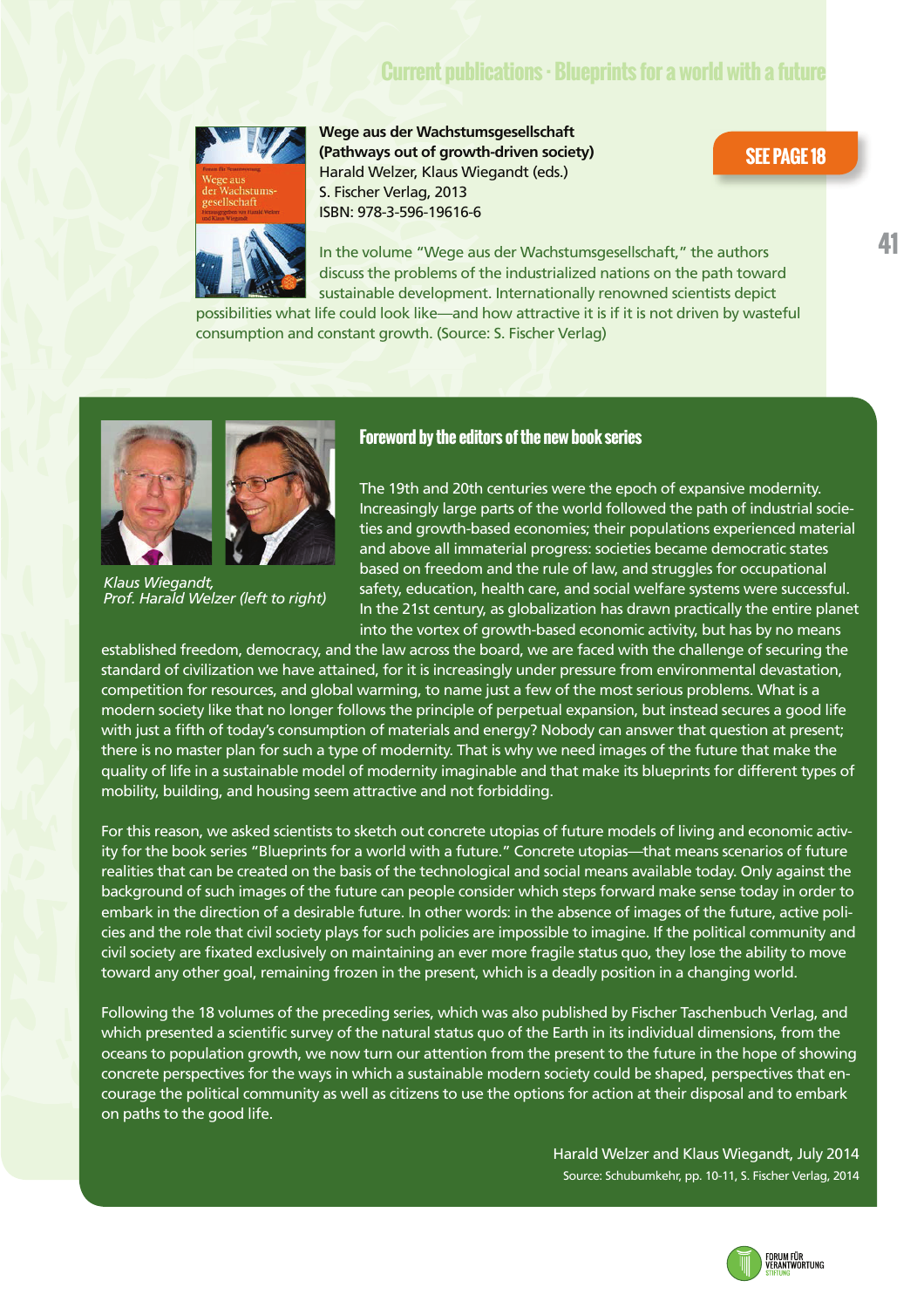

**Das Risikoparadox Warum wir uns vor dem Falschen fürchten (The risk paradox—Why we are afraid of the wrong things)** Ortwin Renn S. Fischer Verlag, 2014 ISBN: 978-3-596-19811-5

It seems we are constantly becoming aware of new dangers avian flu, swine fever, electric smog, crime, and the like confront

us in the media almost every day. Fear of such "false" risks and dangers blocks our view of the "real" risks that threaten us and future generations. Internationally renowned scientist Ortwin Renn demonstrates which ones they are, why we underestimate them, and how we can deal with them responsibly. (Source: S. Fischer Verlag)

#### **Excerpt from the foreword by Klaus Wiegandt**

(...) With this book, Ortwin Renn has created an outstanding foundation for each individual citizen's decision-making processes. Readers are provided with a concept of the underrated risks in our society as well as the overrated ones, and also with a manual for risk-aware, competent, and risk-responsible judgment and action. In addition to describing the risks mentioned above, Renn also explains the psychological and sociological reasons why people often under- or overestimate risks. Readers are presented at times astounding insights from a wealth of scientific disciplines in four sections. The first section presents risks and threats that seem significantly more dramatic than they actually are, and the second section gives reasons for insufficient assessment of risks. The third section is devoted to risks that are often underestimated, and systemic characteristics are presented along with their potential to threaten society. Sustainability is at the center of the fourth section; Ortwin Renn shows how a prudent risk policy can also contribute to the goals of sustainable development. He opens our eyes to the Earth's carrying capacity, shows why resilience is to be given higher priority than efficiency and why social justice deserves precedence over optimal resource justice, and presents a new model of governance as well as ways to overcome the tragedy of the commons.

At the same time, the author also specifies reforms and changes required for a successful discourse toward sustainable development in our society. In this context, his proposal of an analytical-deliberative discourse among four partners—the policy and scientific communities, civil society, and the business community—as a complement to representative democracy deserves particular attention. The main goal of this discourse is not consensus, but intensive and transparent participation on the part of significant parts of our society. (…)

Source: Risikoparadox, pp. 11–12, S. Fischer Verlag, 2014



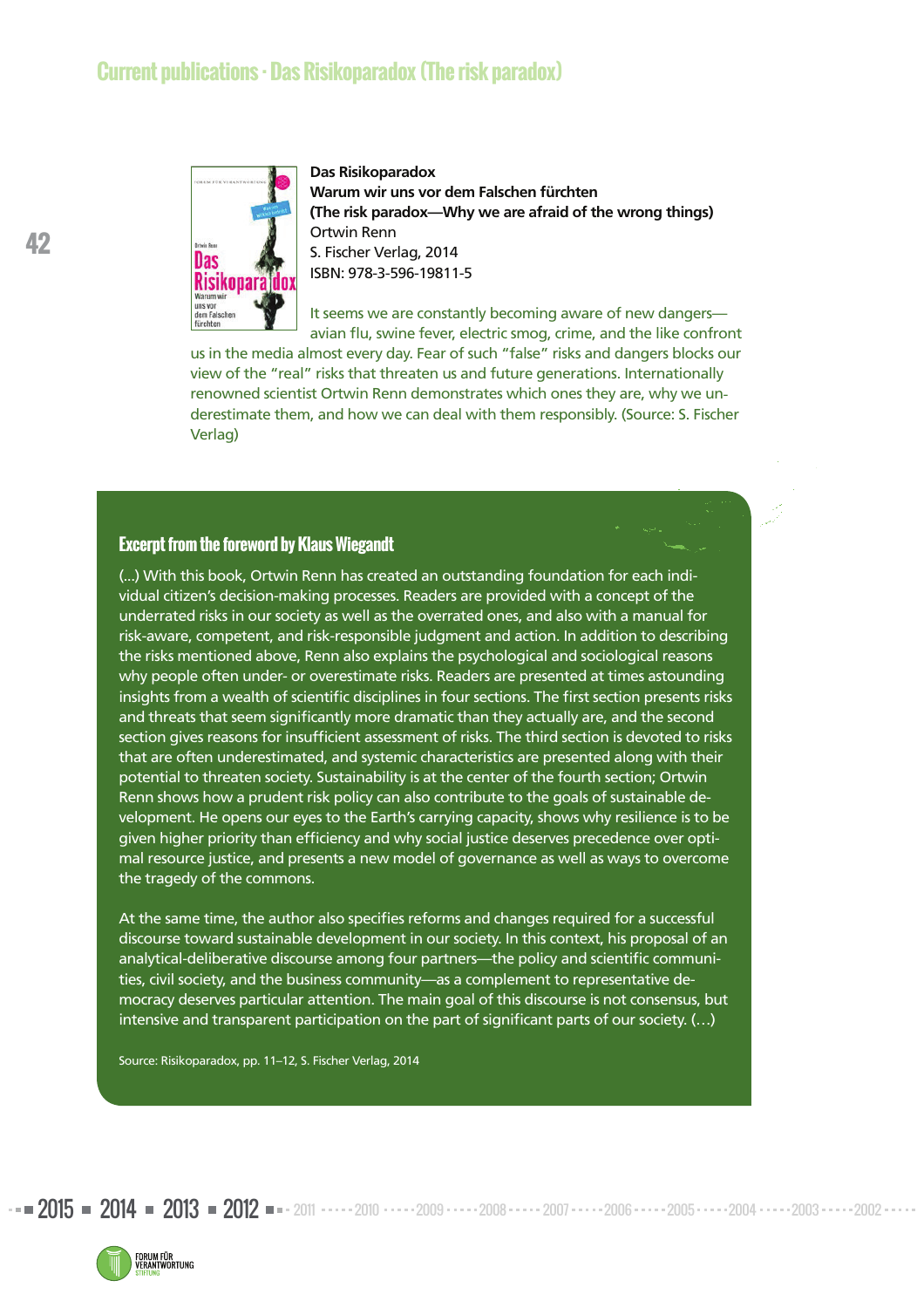## **Supported publications**

# **SUPPORTED PUBLICATIONS**

## **FUTURZWEI.Stiftung Zukunftsfähigkeit**

**Der FUTURZWEI Zukunftsalmanach 2015/16 · Geschichten vom guten Umgang mit der Welt (The FUTURZWEI almanac of the future 2015/16—Stories about handling the world well)** 

Harald Welzer, Dana Giesecke, Luise Tremel (eds.) S. Fischer Verlag, 2014 · ISBN: 978-3-596-03049-1



Without alternatives? By no means. The second FUTURZWEI almanac of the future tells 83 stories about alternatives to the leading culture of growth and waste. The focus is on the political, and as always on the future perfect (translator's note: Futur Zwei is the German term for future perfect): Will we have been prepared for less material, less consumption, and less injustice? Five writers talk about how we could deal with raw materials and consumer products in the near future. (Source: S. Fischer Verlag)

**Der FUTURZWEI Zukunftsalmanach 2013 · Geschichten vom guten Umgang mit der Welt (The FUTURZWEI future almanac 2013—Stories about handling the world well)**  Stefan Rammler, Harald Welzer (eds.) S. Fischer Verlag, 2012 · ISBN: 978-3-596-19420-9

We will have been active!—Pathways toward a grandchild-compatible future The 21st century needs visions—stories about better lifestyles, stories about a successful future. Even today, the development of a sustainable society is driven forward by successful projects: responsible entrepreneurs, creative school principals, start-ups by students, as well as members of the public use the latitude they have to develop groundbreaking and sustainable economic strategies and lifestyles. The FUTURZWEI almanac of the future presents their stories, thus providing role models for sustainable economic models and lifestyles and showing that alternative concepts to the current guiding culture of growth and waste can be fun. (Source: S. Fischer Verlag)

**Both publications were supported financially by the foundation Forum für Verantwortung.**



#### **Professor Harald Welzer**

The collaboration with social psychologist Harald Welzer, Professor of Transformation Design, University of Flensburg and Director of FUTURZWEI.Stiftung Zukunftsfähigkeit, and his team is highly enriching for the work of the foundation Forum für Verantwortung in terms of mobilizing civil society concerning sustainability. FUTURZWEI, financed by the entrepreneurial couple Hanna and Dieter Paulmann, collects success stories beyond scientific insights and moral appeals. Even today, there are examples

and role models for sustainable living and sustainable economic activity in a wide range of places in society, for example in schools, businesses, public institutions, or in the private realm. FUTURZWEI tells their stories in the form of an "archive of the future" on the foundation's website (www.futurzwei.org) and in the future almanacs published by S. Fischer Verlag in order to make these pioneers politically effective and visible to society. Harald Welzer works with Forum für Verantwortung in particular by conceptualizing and running the colloquiums for young scholars and by editing the books in the series "Blueprints for a world with a future" together with Klaus Wiegandt.

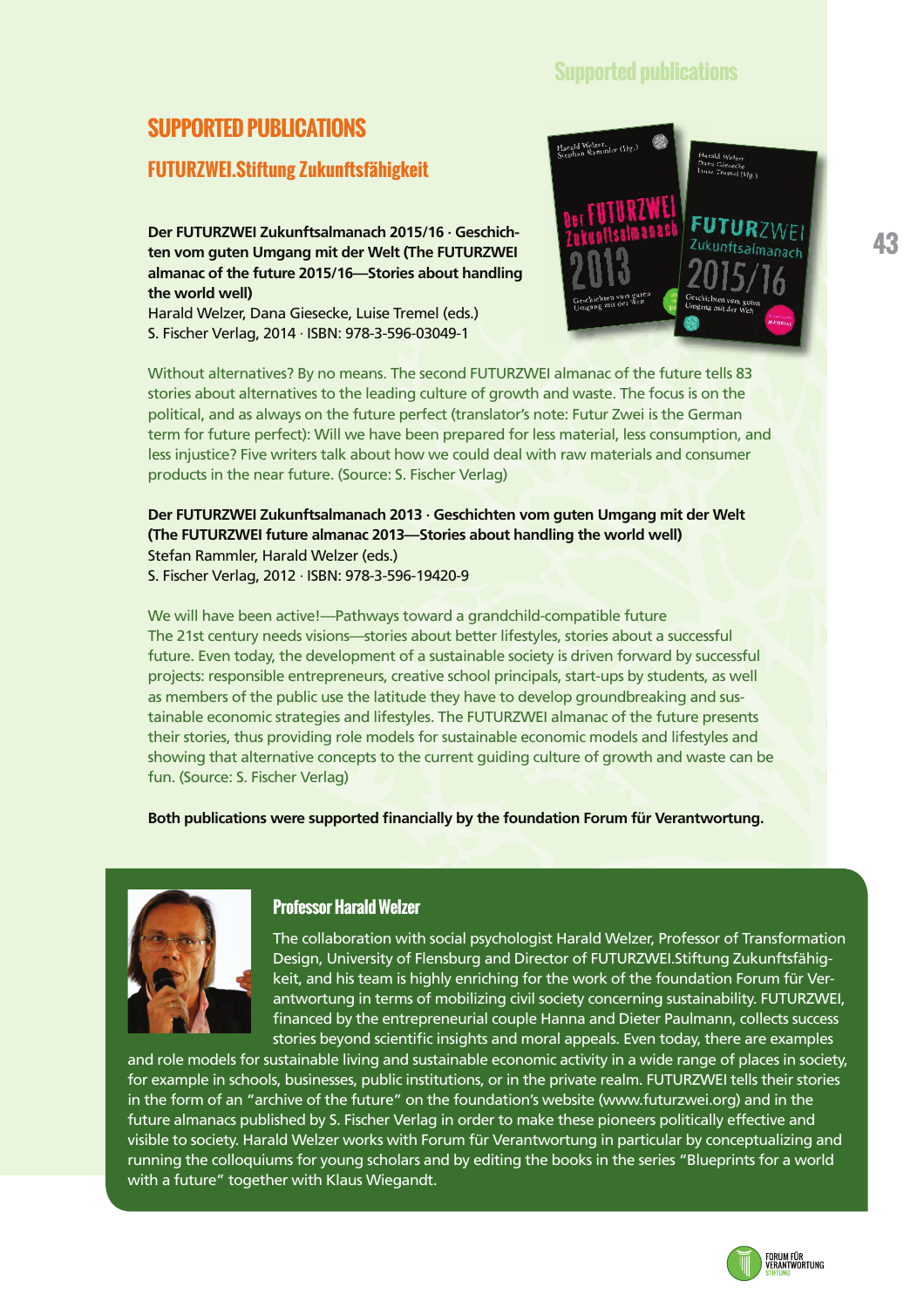**2052: A Global Forecast for the Next Forty Years** Jørgen Randers Chelsea Green Publishing Co. ISBN: 978-1-603-58421-0

**2052. Der neue Bericht an den Club of Rome** Jørgen Randers oekom verlag, 2012 ISBN: 978-3-865-81398-5



Jørgen Randers, one of the co-authors of "The Limits to Growth" (1972), reveals in his newest book that, like Dennis Meadows, he has come to the bitter conclusion at the end of his career as an economist that humankind will not succeed on the path to sustainable development. In order to satisfy his curiosity as well as to try to motivate society to take action nonetheless, he tried in this book to illustrate a well-founded impression about the development of the next 40 years—no wishful thinking, no listing of all the measures necessary to achieve sustainable development.

To avoid this prognosis being limited by the boundaries of his own knowledge, he asked 35 scientists and other experts to tell him what they believed would happen with absolute certainty by 2052.

Jørgen Randers's shocking confession: "I have gotten to know this future, grieved about the unnecessary suffering involved, and finally come to peace with the lost global opportunity." The German translation from the English was funded by Forum für Verantwortung. The German edition was launched with the author as well as oekom verlag in Frankfurt am Main on October 12, 2012. (Text: Klaus Wiegandt)



**Endspiel: Wie wir das Schicksal der Tropischen Regenwälder noch wenden können Der neue Bericht an den Club of Rome (On the edge. The state and fate of the world's tropical rainforests. Report to the Club of Rome)** Claude Martin oekom verlag, 2015 ISBN: 978-3-865-81708-2

To some, they are paradise; others still call them "green hell." Practically no other living environment provokes as much fascination and is under such threat at the same time: cattle herds, palm oil plantations, and the run on tropical timber are putting pressure on the rain forests from all sides. The situation is as difficult to comprehend as the forests themselves: On the one hand, forests are cleared illegally, on the other, the government supports reforestation; in many parts of the tropics, the amount of forest land is declining dramatically, in some regions, it is constant, and in

many places, undeveloped primeval forests still exist besides impoverished and isolated forms. Claude Martin summarizes the current status quo in the new "Report to the Club of Rome": He observes the regionally differentiated causes for cutting down the rain forest, assesses the chances that protective measures will succeed, and ventures a prognosis for the future. The question as to how the rain forests will react to climate change is of particular interest. The scientific community agrees that a time bomb is ticking here if the forest collapses and goes up in flames because the climate is getting drier and drier. To Claude Martin, a grand finale is currently taking place at the Equator—and nobody really knows how it will end. (Source: oekom verlag)

**Both German publications were supported by the foundation Forum für Verantwortung.**

2015 **2014 2013 2012 -** 2011 .....2010 .....2009 .....2008 ..... 2007 .....2006 ..... 2005 .....2004 .....2003 .....2002